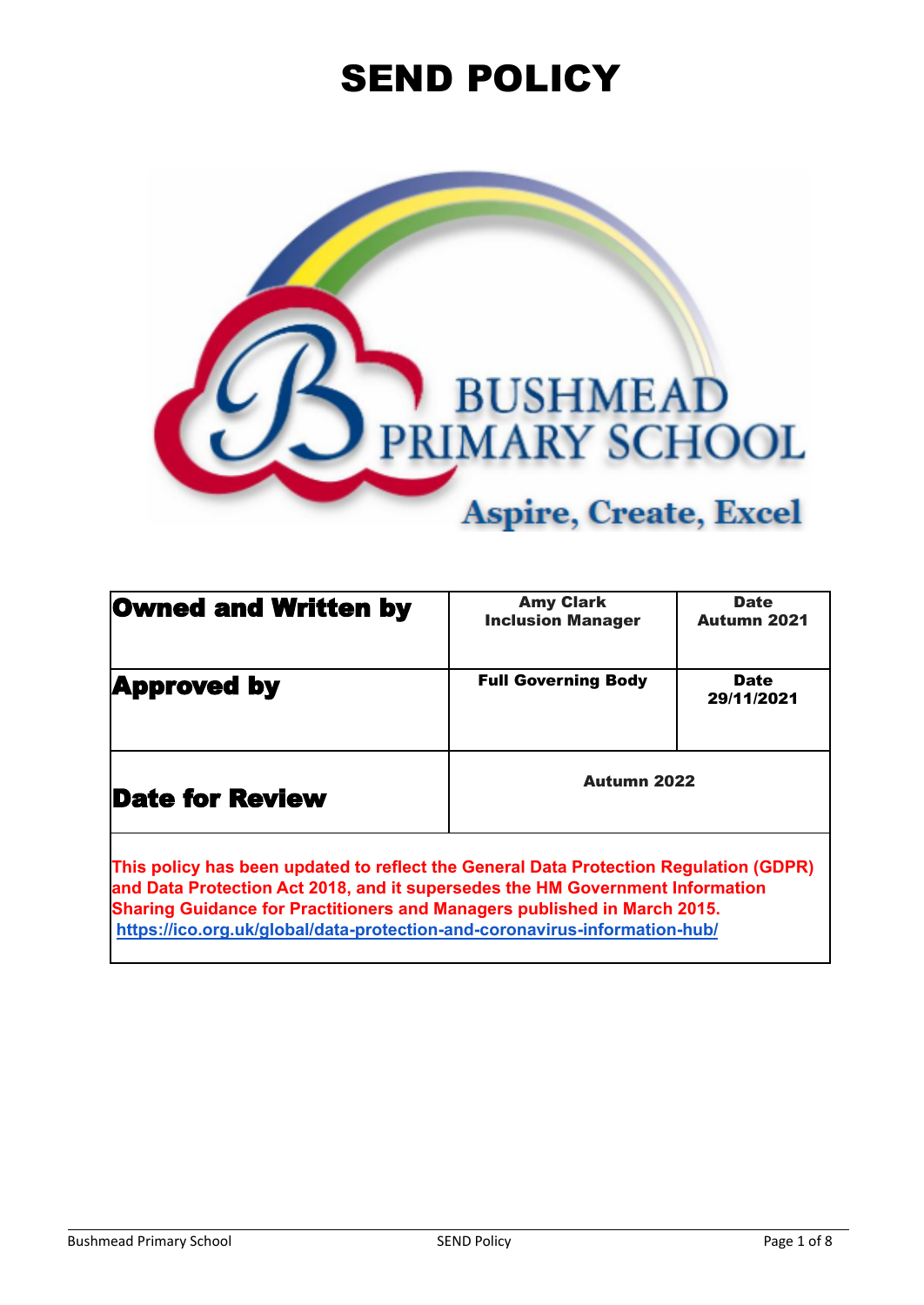## **BUSHMEAD PRIMARY SCHOOL SPECIAL EDUCATIONAL NEEDS & DISABILITY POLICY**

### **Vision**

At Bushmead children are empowered to be active, confident learners where they are inspired to be creative and excel.

#### **Rationale**

This school values the abilities and achievements of all its pupils. We are committed to discovering and providing the best learning conditions for each pupil, promoting development in understanding and social maturity alongside their peers wherever possible.

#### **Philosophy**

All children have the same entitlement to the full range of the school curriculum. We are committed to making this accessible to all our pupils through differentiation and varied teaching styles according to individual needs. Children with special educational needs or disabilities are the responsibility of all staff and they have a duty to do their best for them and to show them equal respect.

#### **Legislation and Guidance**

This policy and information report is based on the statutory Special [Educational](https://www.gov.uk/government/uploads/system/uploads/attachment_data/file/398815/SEND_Code_of_Practice_January_2015.pdf) Needs and [Disability \(SEND\) Code of Practice](https://www.gov.uk/government/uploads/system/uploads/attachment_data/file/398815/SEND_Code_of_Practice_January_2015.pdf) and the following legislation:

Part 3 of the [Children](http://www.legislation.gov.uk/ukpga/2014/6/part/3) and Families Act 2014, which sets out schools' responsibilities for pupils with SEND and disabilities

The Special Educational Needs and Disability [Regulations](http://www.legislation.gov.uk/uksi/2014/1530/contents/made) 2014, which set out schools' responsibilities for education, health and care (EHC) plans, SEND co-ordinators (SENCOs) and the SEND information report and The Equalities Act (2010), which sets out definitions of SEND.

#### **Definitions**

The 2014 Code of Practice states that a child or young person has SEND if "they have a learning difficulty or disability which calls for special educational provision to be made for him or her. Special educational provision is educational or training provision that is additional to or different from that made generally for other children or young people of the same age."

"A child or young person has a learning difficulty or disability if he or she has a significantly greater difficulty in learning than the majority of others of the same age, or has a disability which prevents or hinders him or her from making use of educational facilities of a kind generally provided for others of the same age in mainstream schools."

A disability is defined by the Equality Act 2010 is '…a physical or mental impairment which has a long term (a year or more) and substantial (more than minor or trivial) adverse effect on their ability to carry out normal day-to-day activities'. Making higher quality differentiated teaching (normally available to the whole class) is likely to mean that fewer pupils will require such support.

#### **Objectives**

- To identify special needs in individual children.
- To provide a strategy for meeting those needs.
- To support staff in addressing the needs of pupils with special educational needs or disability.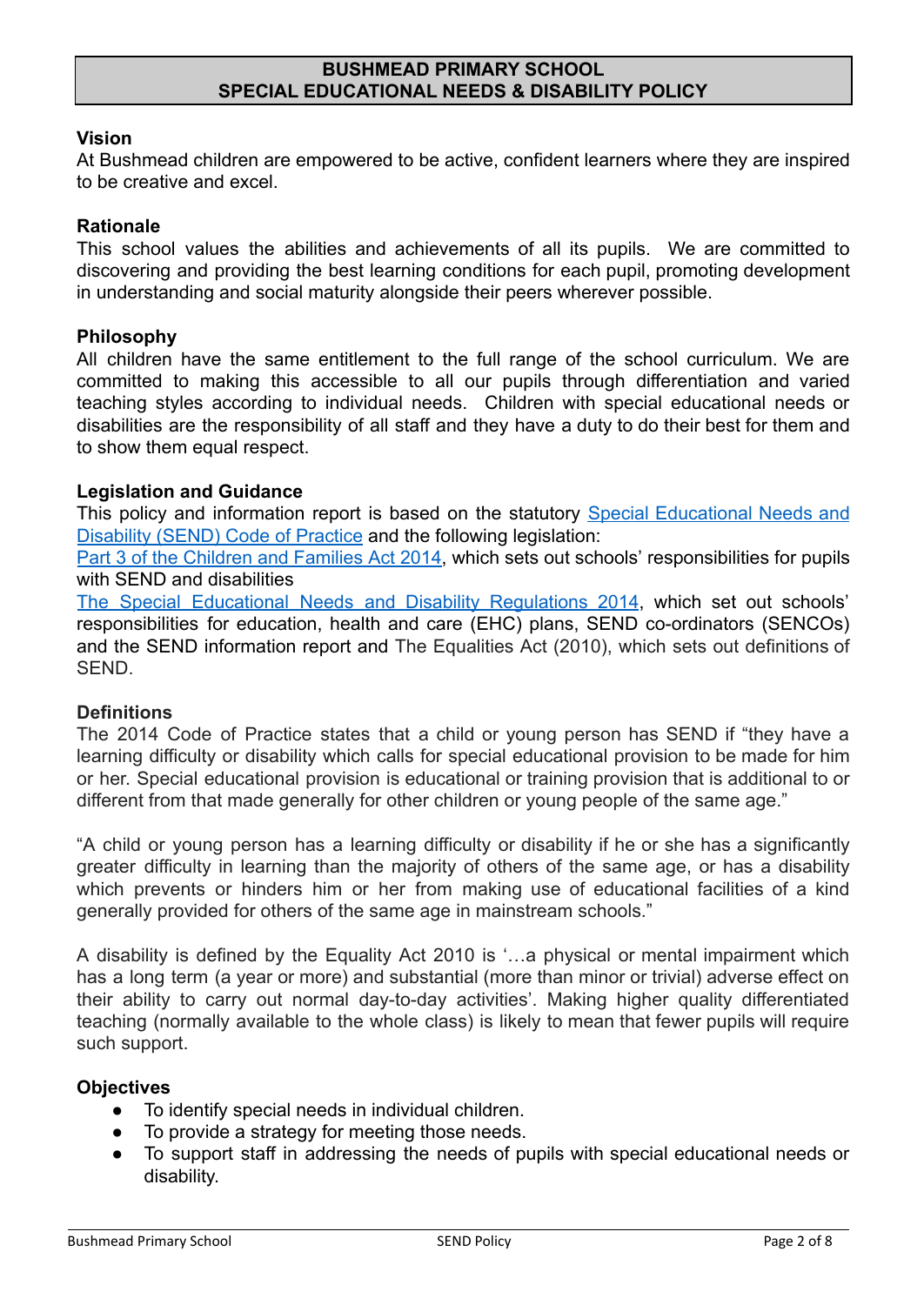- To ensure that children work at appropriate levels with differentiated resources.
- To raise the self-esteem and expectations of all pupils.
- To implement a system for monitoring and evaluating each child's progress.
- To create a framework for parental involvement and for external support services.
- To ensure smooth transition of pupils between different stages of evaluation and phases of their education.
- To identify and provide appropriate resources.

### **Admission arrangements**

Admission arrangements for children with special needs are the same as those for all children.

Where a child has an EHC Plan the school will be contacted, by the local authority responsible for the plan, in advance so that a smooth transition can be put into place.

#### **Identification and Assessment arrangements**

In accordance with the *Code of Practice*, Bushmead Primary School accepts that a child has special educational needs if he or she has a learning difficulty that calls for special educational provision.

#### **For example:**

- If he/she has a significantly greater difficulty in learning than the majority of children of the same age.
- A child with special needs may have a disability which either prevents or hinders the child from making full use of normally available facilities.
- A child may be under compulsory school age and fall within the above definitions or would do so if special educational provision was not made for them.

At Bushmead Primary School we do not regard children as having a learning difficulty solely because the language or form of language of their home is different from the language in which they will be taught. In addition to this, we accept that a child identified as more able using the school's criteria may also have special educational needs or disability.

Special educational provision means:

For children of age 2 or over, educational provision which is additional to, or otherwise different from, the educational provision made generally for children of their age in schools maintained by the Local Authority, other than special schools, in the area.

The SENCo for Bushmead Primary School is Amy Clark.

## **Identification of children with special needs:**

- 1. Baseline assessments on entry to the school.
- 2. Identification/notes from previous schools.
- 3. Class teachers' on-going records and observations; Inclusion Manager's classroom observations/assessments following concerns raised by staff.
- 4. Reports from professionals.
- 5. Samples of work, annotated with reference to National Curriculum programmes of study and the stage the child is attaining, together with observations of behaviour.
- 6. Results of tests e.g., Key Stage 1 SAT scores or teacher assessment 'W' at age 7.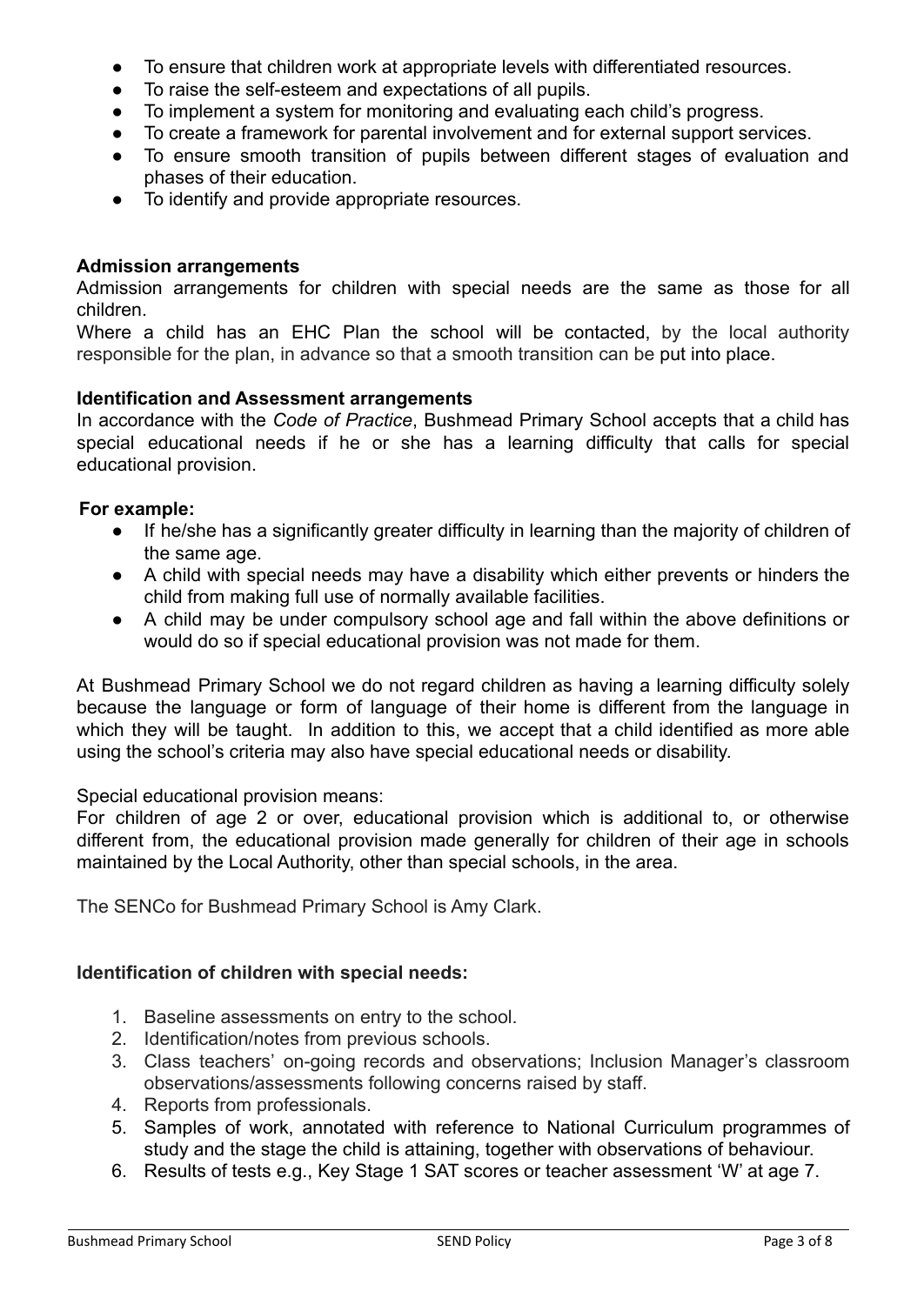#### **SEND Process**

Bushmead Primary School uses a graduated approach for dealing with special needs as set out in the 2014 Code of Practice.

### **ASSESS**

This could involve a range of methods including, but not limited to, teachers' assessment of pupil progress, attainment and behaviour, results of standardised tests screening and profiling tests, questionnaires of parents and young people and observations.

In some cases, external professionals from health or social services may already be involved with the child. These professionals will liaise with the school to help inform the assessments. Where professionals are not already working with school staff, the SENCo will contact them, with parental consent.

#### **PLAN**

This is likely to involve the SEND team, working with teachers to plan appropriate provision, which is clearly communicated with all concerned. This may be in class support or more targeted provision and intervention. Any planning will have a clear focus on expected outcomes for the child or young person. This will also be recorded on the school's information system and an Individual Education Plan or Pupil Passport may be formulated.

## **DO**

The SEND Code of Practice places the teacher at the centre of the day-to-day responsibility for working with all pupils, it is imperative that teachers work closely with any support or specialist staff involved to plan and assess the impact of targeted interventions. The SENCo will support the class or subject teacher in the further assessment of the child's particular strengths and weaknesses, in problem solving and advising on the effective implementation of support.

#### **REVIEW**

The progress of pupils who are receiving SEND Support should be reviewed termly and should include parents three times a year. The impact and quality of the support and interventions will be evaluated and will feed back into the analysis of the pupil's needs. The class or subject teacher working with the SENCo will revise the support in light of the pupil's progress and development, deciding on any changes to the support and outcomes in consultation with the parent and pupil.

Where a pupil has an Education & Health Care Plan (EHCP) the Local Authority, in co-operation with the school, must review that Plan as a minimum of every 12 months.

## **Managing the needs of Pupils on the SEND Register**

Each pupil with SEND is an individual and their plan is tailored to meet their particular needs. Plans are reviewed termly with parents and pupils. Decisions regarding the level of support provided are needs led, working within the constraints of the school budget.

The class teacher is responsible for:

• the progress and development of all pupils including those with SEND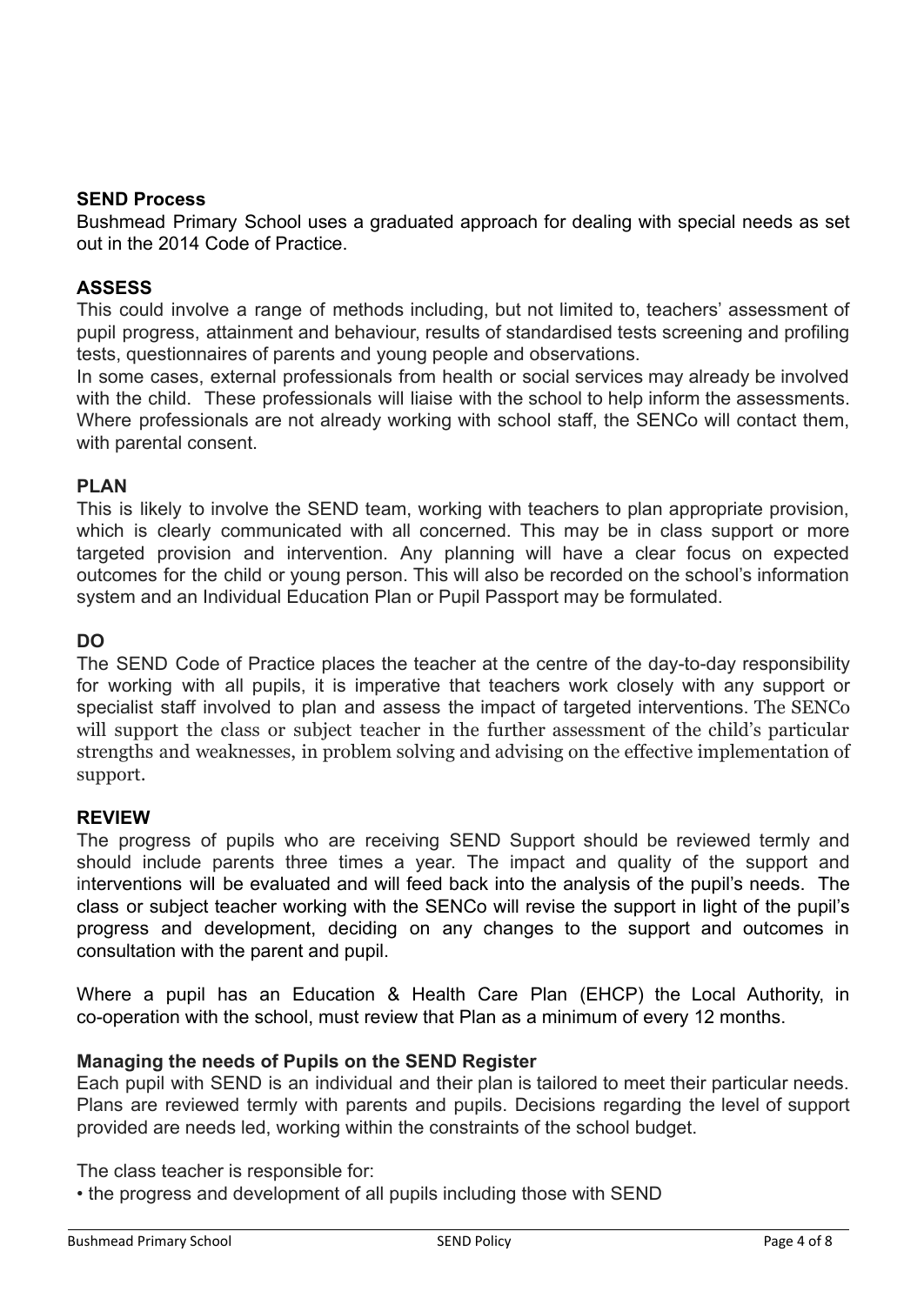- ensuring all children are planned for and fully included in the classroom
- regular liaison with parents and the SENCO
- effective deployment of additional adults
- Identifying on class planning the provision they are making for pupils with SEND

SEND Special Needs Assistants are responsible for:

- ensuring that day to day provision is in place for the pupils they support
- implementing agreed strategies and programmes, and advice from specialists.
- record keeping
- resources
- maintaining specialist equipment
- regular communication with class teacher and SENCO

The SENCO is responsible for:

- the SEND policy and its implementation
- co-ordinating support for children with SEND
- updating the SEND register and maintaining individual pupil records (including provision plans)
- monitoring the quality of provision and impact of interventions
- attending network meetings and updating staff
- referrals to and liaison with outside agencies
- line managing SEND support staff
- liaising with and advising staff
- maintaining regular liaison with parents/carers
- co-ordinating annual reviews
- supporting staff in identifying pupils with SEND.
- mapping provision throughout the school
- maintaining links and information sharing with receiving schools

# **Role of the Governing Body**

In line with the SEND Code of Practice, the Governing Body must:

- i. Do its best to ensure necessary provision for any pupil who has special educational needs or disability
- ii. Ensure that, where the 'responsible person' has been informed by the Local Authority that a pupil has special educational needs or disability, those needs are made known to all who are likely to teach them
- iii. Ensure that all teachers in the school are aware of the importance of identifying, and providing for, those pupils who have special educational needs or disability
- iv. Consult the Local Authority and governing bodies of other schools, when it seems to be necessary or desirable in the interests of co-ordinated special educational provision in the area as a whole
- v. Ensure that a pupil with special educational needs or disability joins in the activities of the school together with pupils who do not have special educational needs or disability, so far as is reasonably practical and compatible with the child receiving the special educational provision their learning needs call for and the efficient education of the pupils with whom they are educated and the efficient use of resources
- vi. Report to parents on the implementation of the school's policy for pupils with special educational needs or disability
- vii. Have regard to this code of practice when carrying out its duties toward all pupils with special educational needs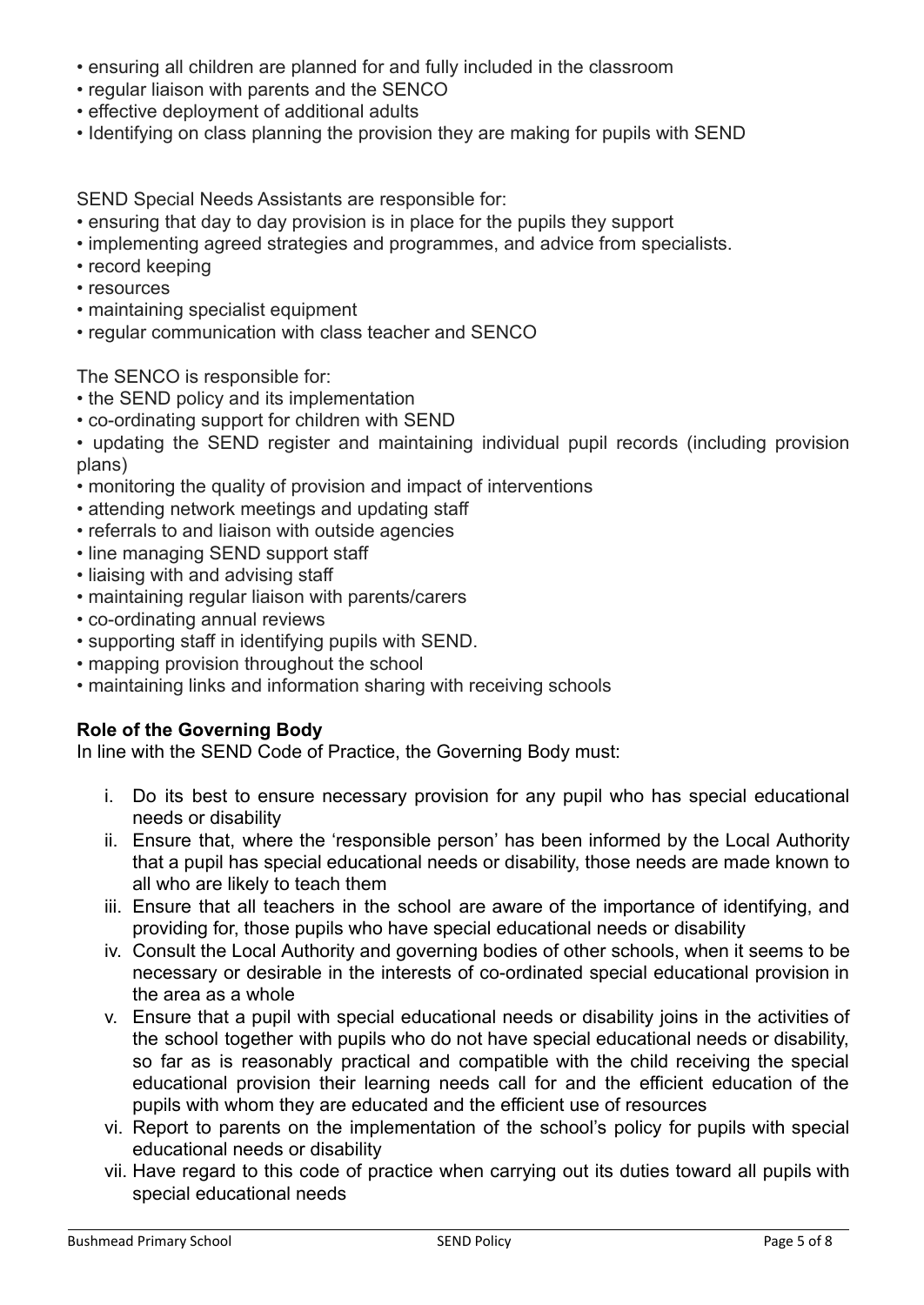viii.Ensure that parents are notified of a decision by the school that SEND provision is being made for their child.

Most of the day-to-day responsibility for these points will rest with the Inclusion Manager who would ensure that the Headteacher is always informed of all actions taken.

## **Criteria for removing pupils from the SEND Register**

When a child has made sufficient and sustained progress towards achieving their personal targets and it is felt that they are able to maintain this with quality first teaching, they may be removed from the SEND register. The school will continue to monitor pupils recently removed from the register to ensure good progress is maintained.

## **Statutory Assessment**

If a child continues to have difficulties, the parents or school can request the Local Authority to make a statutory assessment. The school will provide the Local Authority with all the relevant information to enable them to make a decision on whether to provide the child with an EHCP, incorporating joint planning across health and care.

#### **Access to Curriculum**

All children follow a balanced and broadly based curriculum, including the National Curriculum. Some may need to have the curriculum differentiated or may progress in smaller steps. Some children may need adult help or will record work in different forms i.e., pictorially or verbally. We use National Curriculum programmes of study as broad experiential areas within which to set individualised objectives for pupils.

Children will be excused from the SAT's exams or be allowed special arrangements if it is recommended on their EHCP, or where it is seen as being in the best interests of the child after discussions with all relevant bodies.

## **Criteria for Success**

- i. Pupils are identified at an early stage of their need.
- ii. We can identify that progress is being made to meet these needs.
- iii. SEND is an integral part of curriculum planning in all subjects and a whole school approach is being taken.
- iv. When teachers are differentiating the curriculum as shown in schemes of work.
- v. When pupils are achieving objectives with tangible evidence available.
- vi. When pupil self-esteem and teacher expectations are rising and success is being achieved, evidence may be: increased awards, improved attendance, improved behaviour, a greater enthusiasm and keenness to learn.
- vii. Information and evidence are available indicating the current stage of learning and achievement that can be used for setting future targets.
- viii.Parents and external agencies are regularly involved in consultations with the school to consider how best to address each child's special educational needs.
- ix. Pupils move through the stages of assessment and schooling confidently with agreed support and advice.
- x. A system is in place to identify and allocate appropriate resources.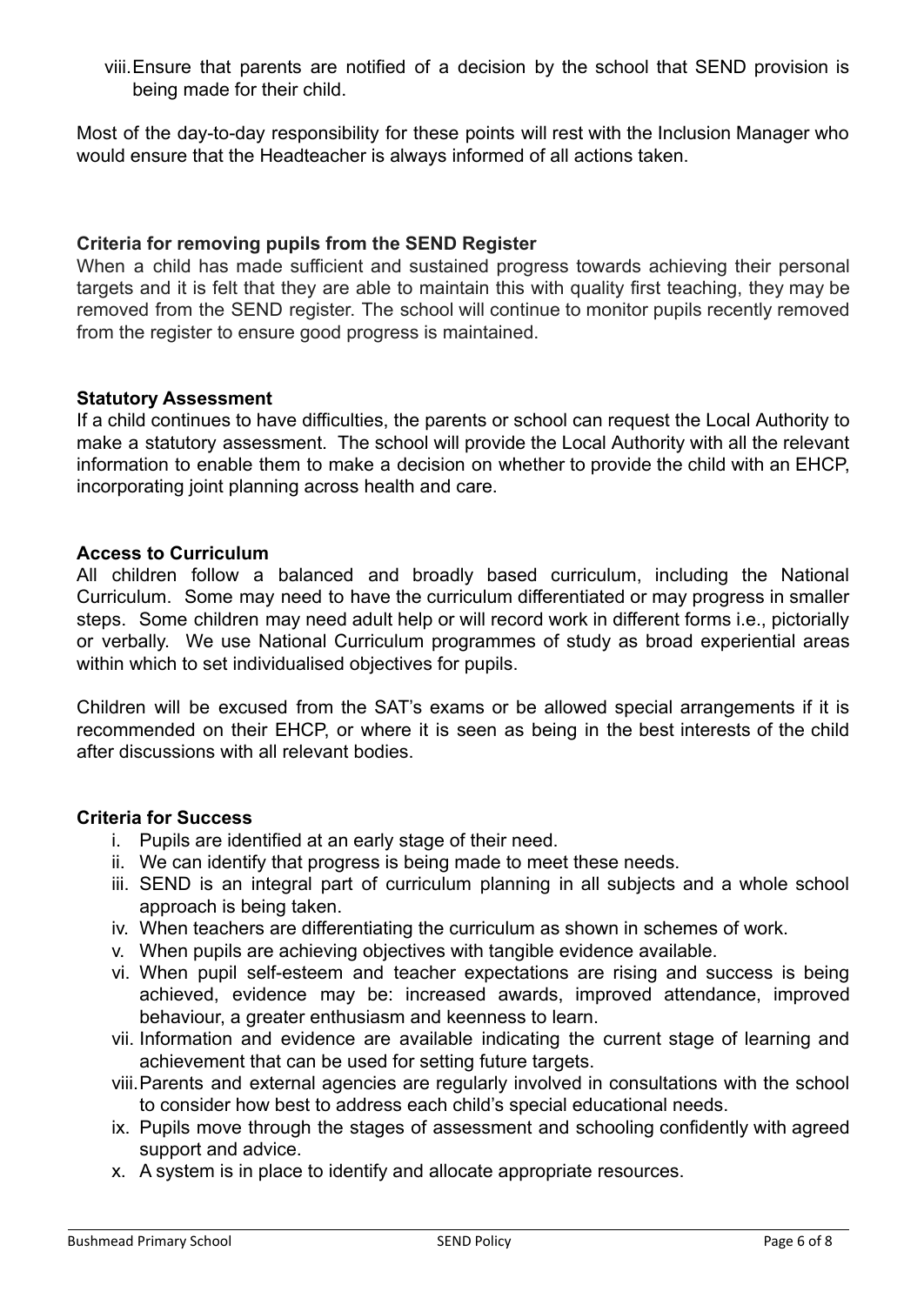xi. All parties are confident that this policy has addressed and answered their questions and concerns.

## **Complaints**

Complaints about SEND provision are dealt with in accordance with the schools' complaints procedure as detailed in the School Prospectus.

## **In-Service Training**

As Bushmead Primary School believes in a whole school approach to helping children with special needs, we are keen to keep abreast of good practice. INSET takes place regularly as part of the school's ongoing programme. The Inclusion Manager may discuss new implications relating to the Code of Practice, relay information and advice given on Local Authority courses or a speaker may be invited in to talk on a relevant topic.

## **External Assistance**

Where pupils have higher levels of need, and with parental permission, the school may to seek advice from external agencies.

These agencies include:

- Educational Psychology Service (EPS)
- Luton Support Service (LSS)
- Speech and Language Therapy Service (SALT)
- Behaviour Support Service (BSS)
- Autism Outreach Team (ASD Team)
- Physiotherapy and Occupational Therapy
- School Nurse/Paediatric health team
- Child and Adolescent Mental Health Service (CAMHS

# **Parents in Partnership**

# **This Policy should be reviewed in line with the LBC Local Offer.**

Parents are always welcome in school and time will always be made by staff to discuss their concerns or worries. Parental involvement and assistance in helping children with SEND is important as it gives the child confidence that everyone is working together in their best interests.

The school will:

- Inform and involve parents from the start of any SEND provision.
- Explain to parents the stages and processes we will be going through to help their child and keep them fully informed of progress.
- Notify parents of any changes in the provision for their child. Their opinions are always sought and noted and they are invited to reviews on an annual basis.

# **Involving Pupils**

We believe that children should be included in the decision-making process on their educational future, both short and long term, wherever possible. Children have the right to have their opinions considered and this deeper involvement will enable this to happen.